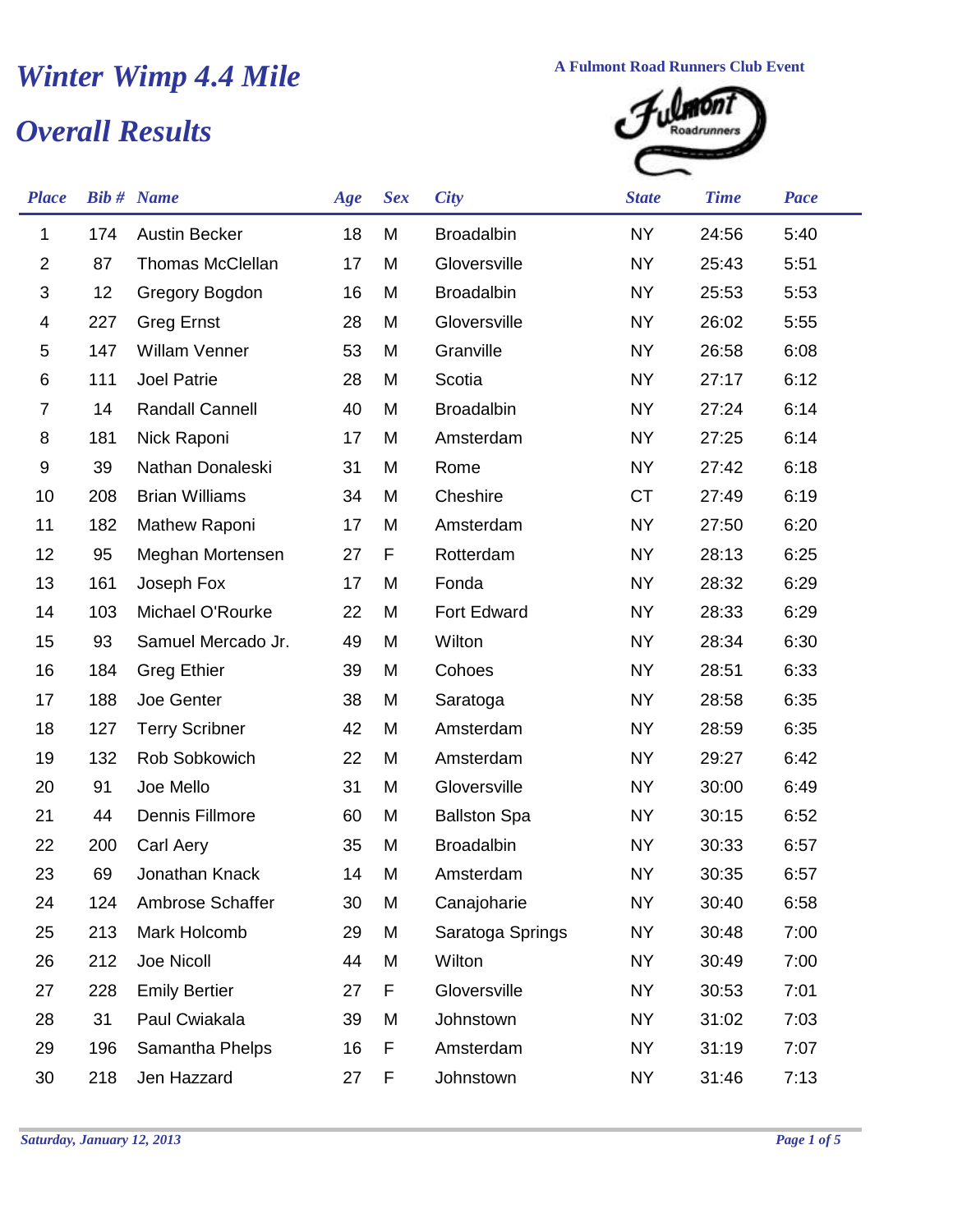| <b>Place</b> |     | <b>Bib#</b> Name         | Age | <b>Sex</b> | <b>City</b>           | <b>State</b> | <b>Time</b> | <b>Pace</b> |  |
|--------------|-----|--------------------------|-----|------------|-----------------------|--------------|-------------|-------------|--|
| 31           | 109 | Stu Palczak              | 48  | M          | Amsterdam             | <b>NY</b>    | 31:55       | 7:15        |  |
| 32           | 178 | Melissa Wern             | 27  | F          | <b>Hudson Falls</b>   | <b>NY</b>    | 32:06       | 7:18        |  |
| 33           | 137 | <b>Steven Sweeney</b>    | 57  | M          | Albany                | <b>NY</b>    | 32:17       | 7:20        |  |
| 34           | 54  | <b>Charles Guere</b>     | 52  | M          | Amsterdam             | <b>NY</b>    | 32:35       | 7:24        |  |
| 35           | 141 | Seth Thomas              | 26  | M          | <b>Glens Falls</b>    | <b>NY</b>    | 32:38       | 7:25        |  |
| 36           | 211 | John Orsini              | 51  | M          | Saratoga Springs      | NY           | 32:40       | 7:25        |  |
| 37           | 133 | Joseph Spencer           | 26  | M          | Hagaman               | <b>NY</b>    | 33:10       | 7:32        |  |
| 38           | 139 | <b>Brian Teague</b>      | 54  | M          | <b>Glens Falls</b>    | <b>NY</b>    | 33:14       | 7:33        |  |
| 39           | 116 | <b>Brent Pollak</b>      | 33  | M          | Amsterdam             | <b>NY</b>    | 33:23       | 7:35        |  |
| 40           | 85  | <b>Harry Matrese</b>     | 58  | M          | Rensselaer            | <b>NY</b>    | 33:34       | 7:38        |  |
| 41           | 138 | <b>Rich Tanchyk</b>      | 61  | M          | Saratoga Springs      | <b>NY</b>    | 33:48       | 7:41        |  |
| 42           | 167 | Gordon Harder            | 52  | M          | <b>Broadalbin</b>     | <b>NY</b>    | 33:59       | 7:43        |  |
| 43           | 25  | Rebecca Conley           | 38  | F          | Northville            | <b>NY</b>    | 33:59       | 7:43        |  |
| 44           | 204 | Opal Bogden              | 18  | F          | <b>Broadalbin</b>     | <b>NY</b>    | 34:01       | 7:44        |  |
| 45           | 236 | Nicole Vainauskas        | 18  | F          | Amsterdam             | <b>NY</b>    | 34:02       | 7:44        |  |
| 46           | 221 | <b>Charles Stearns</b>   | 49  | M          | Schenectady           | NY           | 34:18       | 7:48        |  |
| 47           | 96  | <b>Roy Mowrey</b>        | 54  | M          | Johnstown             | <b>NY</b>    | 34:34       | 7:51        |  |
| 48           | 229 | <b>Brian Kearns</b>      | 41  | M          | Fultonville           | <b>NY</b>    | 34:45       | 7:54        |  |
| 49           | 40  | Sarah Dzikowicz          | 42  | F          | Amsterdam             | <b>NY</b>    | 34:49       | 7:55        |  |
| 50           | 219 | Jim Murray               | 53  | M          | Fultonville           | <b>NY</b>    | 35:07       | 7:59        |  |
| 51           | 34  | Jennifer Des Jardins     | 43  | F          | Gloversville          | <b>NY</b>    | 35:11       | 8:00        |  |
| 52           | 125 | Leah Schaffer            | 28  | F          | Canajoharie           | <b>NY</b>    | 35:23       | 8:02        |  |
| 53           | 42  | <b>Christopher Eaton</b> | 36  | M          | Johnstown             | <b>NY</b>    | 35:30       | 8:04        |  |
| 54           | 126 | Andrea Scribner          | 30  | F          | Amsterdam             | <b>NY</b>    | 35:32       | 8:05        |  |
| 55           | 129 | <b>Tim Shepard</b>       | 44  | M          | Canajoharie           | <b>NY</b>    | 35:34       | 8:05        |  |
| 56           | 192 | Paul Rogers              | 45  | M          | Johnstown             | <b>NY</b>    | 35:49       | 8:08        |  |
| 57           | 64  | Tony Kasowski            | 38  | M          | <b>Porter Corners</b> | <b>NY</b>    | 36:03       | 8:12        |  |
| 58           | 160 | Guilyan Okosky           | 17  | F          | Fonda                 | <b>NY</b>    | 36:05       | 8:12        |  |
| 59           | 185 | Courtney LaBarge         | 34  | F          | Cobleskill            | NY           | 36:09       | 8:13        |  |
| 60           | 207 | Anthony Barksdale        | 48  | M          | Gloversville          | <b>NY</b>    | 36:41       | 8:20        |  |
| 61           | 47  | <b>Timothy Fioretti</b>  | 37  | M          | Gloversville          | <b>NY</b>    | 36:42       | 8:20        |  |
| 62           | 235 | <b>Robert Faulds</b>     | 42  | M          | Gloversville          | <b>NY</b>    | 37:05       | 8:26        |  |
| 63           | 226 | Douglas Fox              | 68  | M          | Loudonville           | <b>NY</b>    | 37:06       | 8:26        |  |
| 64           | 97  | <b>Austin Nagell</b>     | 18  | M          | <b>West Charlton</b>  | NY           | 37:07       | 8:26        |  |
| 65           | 41  | <b>Christine Eaton</b>   | 36  | F          | Johnstown             | NY           | 37:16       | 8:28        |  |
|              |     |                          |     |            |                       |              |             |             |  |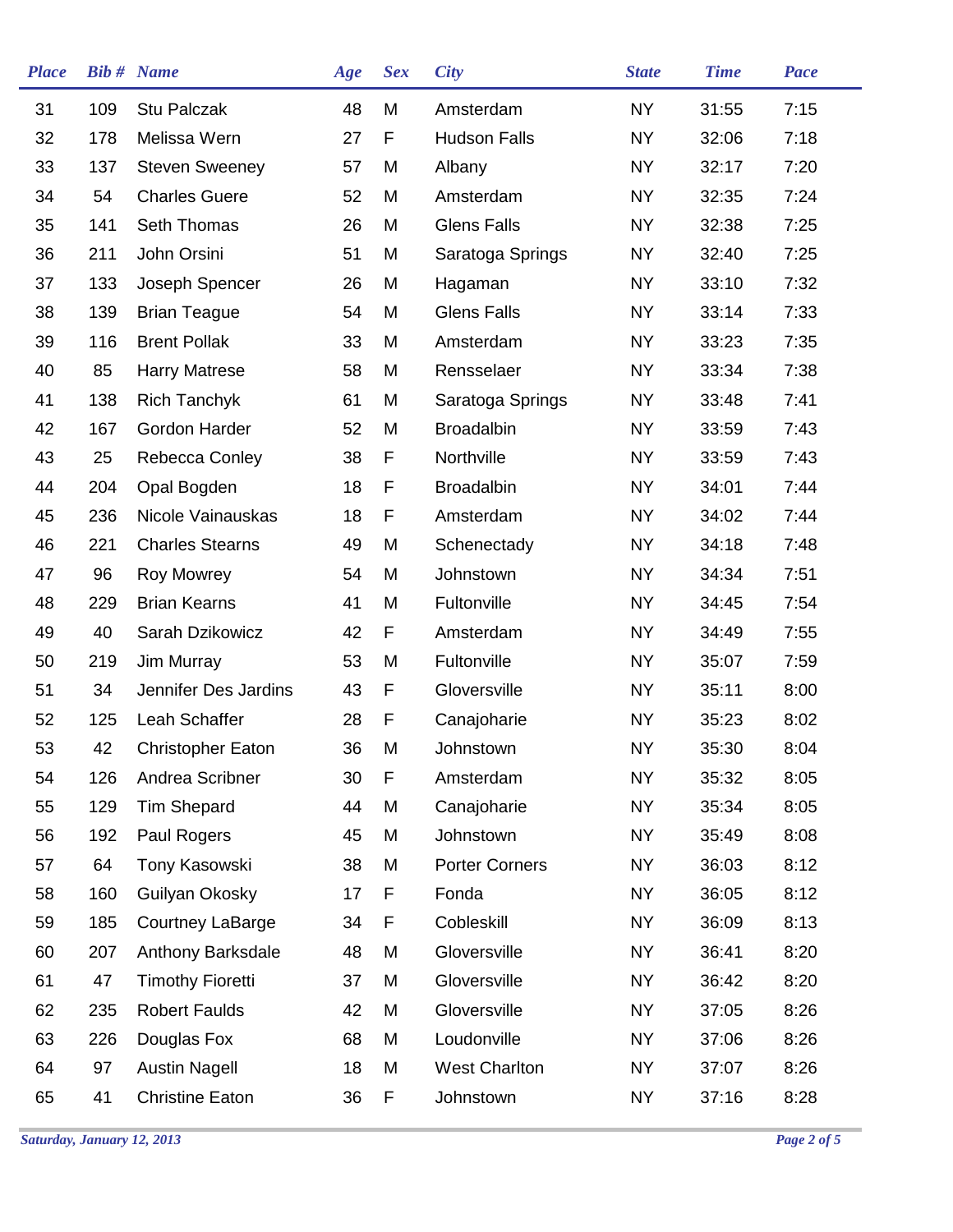| <b>Place</b> |     | <b>Bib#</b> Name           | Age | <b>Sex</b> | <b>City</b>          | <b>State</b> | <b>Time</b> | <b>Pace</b> |
|--------------|-----|----------------------------|-----|------------|----------------------|--------------|-------------|-------------|
| 66           | 136 | <b>Lisa Swedick</b>        | 47  | F          | Johnstown            | <b>NY</b>    | 37:24       | 8:30        |
| 67           | 173 | <b>Richard Wohlgemuth</b>  | 65  | M          | Canajoharie          | <b>NY</b>    | 37:42       | 8:34        |
| 68           | 164 | Kirsten LeBlanc            | 49  | F          | <b>Broadalbin</b>    | <b>NY</b>    | 37:47       | 8:35        |
| 69           | 76  | David Leith                | 57  | M          | <b>West Charlton</b> | <b>NY</b>    | 37:55       | 8:37        |
| 70           | 143 | <b>Amber Trendell</b>      | 33  | F          | <b>West Charlton</b> | <b>NY</b>    | 38:02       | 8:39        |
| 71           | 170 | Diana Rosito               | 40  | F          | Amsterdam            | NY.          | 38:07       | 8:40        |
| 72           | 155 | Maria Dellveneri           | 27  | F          | Amsterdam            | <b>NY</b>    | 38:13       | 8:41        |
| 73           | 83  | Michael Martuscello Sr     | 49  | M          | Amsterdam            | NY.          | 38:17       | 8:42        |
| 74           | 86  | <b>Kelly Mattison</b>      | 28  | F          | Esperance            | <b>NY</b>    | 38:18       | 8:42        |
| 75           | 101 | Ed Nicosia                 | 54  | M          | Amsterdam            | <b>NY</b>    | 38:22       | 8:43        |
| 76           | 237 | Aaron Speer                | 31  | M          | Johnstown            | <b>NY</b>    | 38:26       | 8:44        |
| 77           | 23  | Mary Collins Finn          | 63  | F          | Albany               | <b>NY</b>    | 38:32       | 8:45        |
| 78           | 152 | Joe Yavonditte             | 63  | M          | Schenectady          | <b>NY</b>    | 38:36       | 8:46        |
| 79           | 110 | <b>Eric Parker</b>         | 56  | M          | Johnstown            | <b>NY</b>    | 38:45       | 8:48        |
| 80           | 172 | <b>Ellee Fichthorn</b>     | 34  | F          | Canajoharie          | <b>NY</b>    | 39:00       | 8:52        |
| 81           | 189 | <b>Cathy DeWitt</b>        | 46  | F          | Cobleskill           | <b>NY</b>    | 39:07       | 8:53        |
| 82           | 195 | Meka Osterhoudt            | 34  | F          | Cobleskill           | <b>NY</b>    | 39:08       | 8:54        |
| 83           | 135 | <b>Steve String</b>        | 48  | M          | Gloversville         | <b>NY</b>    | 39:18       | 8:56        |
| 84           | 33  | <b>Daniel DeFilipps</b>    | 25  | M          | <b>West Charlton</b> | <b>NY</b>    | 39:23       | 8:57        |
| 85           | 36  | Sam Dikeman                | 51  | M          | Altamont             | <b>NY</b>    | 39:26       | 8:58        |
| 86           | 73  | Mike Langevin              | 48  | M          | Colonie              | <b>NY</b>    | 39:27       | 8:58        |
| 87           | 150 | Rebecca Weiderman          | 44  | F          | Johnstown            | <b>NY</b>    | 39:30       | 8:59        |
| 88           | 134 | <b>Christopher Stevens</b> | 39  | M          | Fort Plain           | <b>NY</b>    | 39:32       | 8:59        |
| 89           | 55  | Ann Hay                    | 47  | F          | Cobleskill           | <b>NY</b>    | 39:43       | 9:02        |
| 90           | 165 | Daniella Alejandro         | 40  | F          | Amsterdam            | <b>NY</b>    | 40:28       | 9:12        |
| 91           | 49  | Lynn Fredericks            | 46  | F          | Amsterdam            | <b>NY</b>    | 40:42       | 9:15        |
| 92           | 162 | Stephen Montanaro          | 46  | M          | Hagaman              | <b>NY</b>    | 40:46       | 9:16        |
| 93           | 209 | <b>Rachel Scharr</b>       | 18  | F          | Scotia               | <b>NY</b>    | 40:49       | 9:17        |
| 94           | 122 | Deb Sanger                 | 52  | F          | <b>Burnt Hills</b>   | <b>NY</b>    | 41:17       | 9:23        |
| 95           | 28  | Emma Coyner                | 13  | F          | <b>Glens Falls</b>   | <b>NY</b>    | 41:31       | 9:26        |
| 96           | 29  | Susan Coyner               | 49  | F          | <b>Glens Falls</b>   | <b>NY</b>    | 41:33       | 9:27        |
| 97           | 117 | <b>Christy Quinn</b>       | 42  | F          | Cobleskill           | <b>NY</b>    | 41:36       | 9:27        |
| 98           | 153 | Mary Pedrick               | 41  | F          | Johnstown            | <b>NY</b>    | 41:58       | 9:32        |
| 99           | 151 | Hannah Wistort             | 17  | F          | Niskayuna            | NY           | 42:07       | 9:34        |
| 100          | 92  | Carol Mellon               | 49  | F          | Rotterdam Junction   | <b>NY</b>    | 42:13       | 9:36        |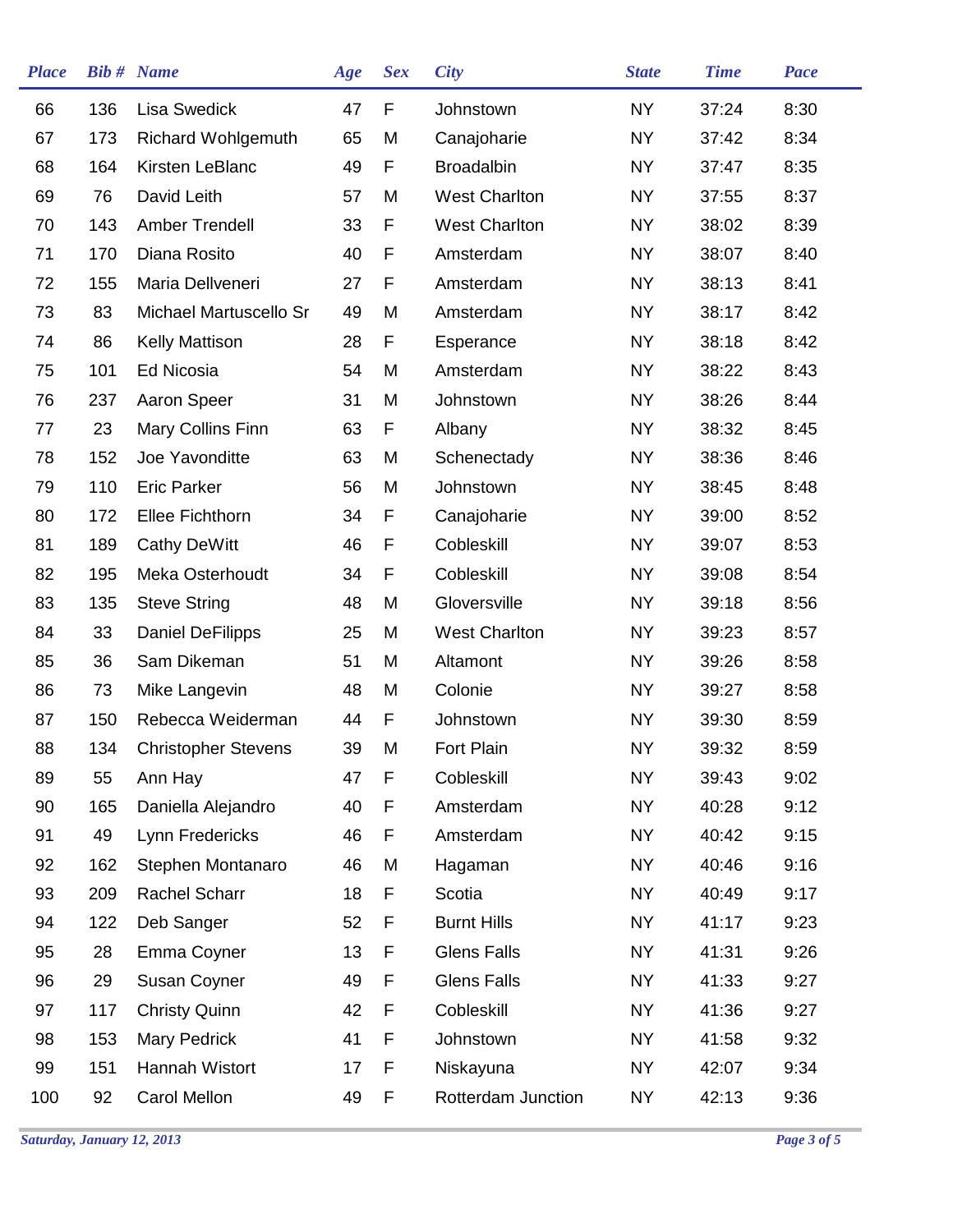| <b>Place</b> |                 | <b>Bib#</b> Name          | Age | <b>Sex</b> | <b>City</b>           | <b>State</b> | <b>Time</b> | Pace  |
|--------------|-----------------|---------------------------|-----|------------|-----------------------|--------------|-------------|-------|
| 101          | 206             | Danielle Planch           | 27  | F          | Amsterdam             | <b>NY</b>    | 42:17       | 9:37  |
| 102          | 194             | Theresa Billington        | 40  | F          | Warnerville           | <b>NY</b>    | 42:19       | 9:37  |
| 103          | 66              | Tim Keegan                | 60  | M          | Scotia                | <b>NY</b>    | 42:31       | 9:40  |
| 104          | 197             | <b>Richard DePasquale</b> | 46  | M          | Amsterdam             | NY.          | 42:38       | 9:41  |
| 105          | 199             | Jim Vecchio               | 46  | M          | Fonda                 | <b>NY</b>    | 42:40       | 9:42  |
| 106          | 149             | <b>Keith Waters</b>       | 38  | M          | Amsterdam             | <b>NY</b>    | 42:51       | 9:44  |
| 107          | 94              | <b>Rick Morgan</b>        | 60  | M          | <b>Stillwater</b>     | <b>NY</b>    | 42:55       | 9:45  |
| 108          | 131             | <b>Terry Smith</b>        | 65  | M          | Galway                | <b>NY</b>    | 43:24       | 9:52  |
| 109          | 5               | Crystal Beekman           | 54  | F          | Johnstown             | <b>NY</b>    | 43:41       | 9:56  |
| 110          | 71              | Linda Kolnick             | 61  | F          | Fort Plain            | NY.          | 43:59       | 10:00 |
| 111          | 9               | Daniel Blanchard          | 24  | M          | <b>Sharon Springs</b> | <b>NY</b>    | 44:02       | 10:00 |
| 112          | 118             | Ron Robinson              | 65  | M          | Johnstown             | NY.          | 44:15       | 10:03 |
| 113          | 158             | <b>Gerardo Barrantes</b>  | 58  | M          | Fonda                 | NY.          | 44:18       | 10:04 |
| 114          | 19              | Valerie Charpentier       | 40  | F          | Fonda                 | NY.          | 44:23       | 10:05 |
| 115          | 175             | Maureen Florio            | 50  | F          | Rotterdam Junction    | NY.          | 44:39       | 10:09 |
| 116          | 214             | <b>Brittany Douglass</b>  | 27  | F          | <b>Broadalbin</b>     | <b>NY</b>    | 44:44       | 10:10 |
| 117          | 166             | <b>Barb Scheurer</b>      | 52  | F          | Saratoga Springs      | NY.          | 44:54       | 10:12 |
| 118          | 62              | Rick Jobin                | 45  | M          | Schenectady           | <b>NY</b>    | 44:58       | 10:13 |
| 119          | 99              | Sue Nealon                | 62  | F          | Albany                | NY.          | 45:01       | 10:14 |
| 120          | 121             | Casey Ruland              | 31  | F          | Oneonta               | NY.          | 45:16       | 10:17 |
| 121          | 89              | Jalaine McHale            | 46  | F          | <b>Ballston Spa</b>   | <b>NY</b>    | 45:16       | 10:17 |
| 122          | 3               | Mary Bagwell              | 45  | F          | <b>Broadalbin</b>     | <b>NY</b>    | 45:29       | 10:20 |
| 123          | 27              | <b>Thomas Constantine</b> | 62  | M          | Amsterdam             | <b>NY</b>    | 45:48       | 10:25 |
| 124          | 30              | <b>Brooke Cuddy</b>       | 30  | F          | Fonda                 | <b>NY</b>    | 45:54       | 10:26 |
| 125          | 119             | Amanda Rose               | 27  | F          | Fultonville           | NY.          | 46:20       | 10:32 |
| 126          | $\overline{2}$  | Aaron Bagwell             | 21  | M          | <b>Broadalbin</b>     | <b>NY</b>    | 46:36       | 10:35 |
| 127          | 22              | Jahna Church              | 20  | F          | <b>Broadalbin</b>     | <b>NY</b>    | 46:41       | 10:37 |
| 128          | 78              | Kelly Livingston          | 40  | F          | Sloansville           | <b>NY</b>    | 46:54       | 10:40 |
| 129          | 10 <sup>°</sup> | Maureen Blanchard         | 51  | F          | <b>Sharon Springs</b> | NY           | 46:55       | 10:40 |
| 130          | 18              | Kathy Chambers            | 52  | F          | Salem                 | NY.          | 47:14       | 10:44 |
| 131          | 20              | Cindy Chase               | 50  | F          | Canajoharie           | NY           | 47:27       | 10:47 |
| 132          | 183             | Amy Picunas               | 34  | F          | Delmar                | NY.          | 47:41       | 10:50 |
| 133          | 60              | Lynn Hughes               | 38  | F          | Amsterdam             | <b>NY</b>    | 47:54       | 10:53 |
| 134          | 8               | <b>Cathy Biss</b>         | 65  | F          | Queensbury            | NY           | 47:57       | 10:54 |
| 135          | 100             | John Newell Jr            | 60  | M          | Amsterdam             | <b>NY</b>    | 48:31       | 11:02 |
|              |                 |                           |     |            |                       |              |             |       |